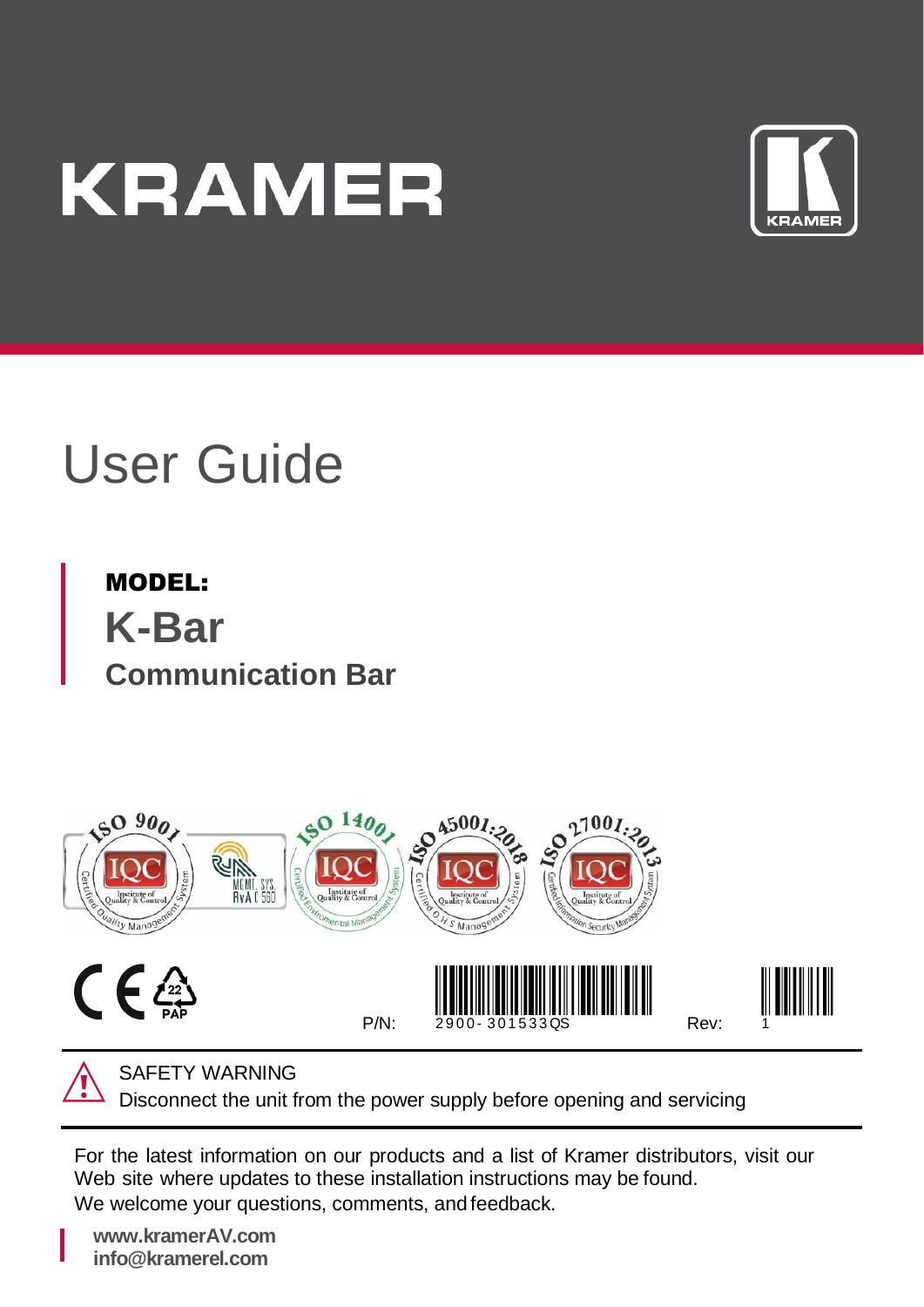### **K-Bar Communication Bar**

Congratulations on purchasing your Kramer **K-Bar Communication Bar**. **K-Bar** provides a 3 in 1 compact design, including a camera, a speaker, and a microphone. Control **K-Bar** via the IR remote controller.

#### **Get to know your K-Bar**



| $\parallel$ #  | Feature                 | <b>Function</b>                    |
|----------------|-------------------------|------------------------------------|
|                | Camera                  | High quality Camera.               |
| 2              | On/OFF Push Button      | Press to toggle microphone on/off. |
| 3              | AUX OUT 3.5mm Mini Jack | Connect to an audio acceptor.      |
| $\overline{4}$ | DEVICE USB-C 2.0 Port   | Connect to a computer.             |
| 5              | 12V. 2A Input           | Connect to the power adapter.      |

#### **Mounting K-Bar**

You can place your **K-Bar** on a surface, mount it on the wall or on top of the display (using the special TV mount, purchased separately).



- Ensure that the environment (e.g., dust, maximum ambient temperature, humidity & air flow) is compatible for the device.
- Avoid exposing the product to direct sunlight or any other heat source.
- Keep away from children product includes small accessories and components.
- Avoid uneven mechanical loading.
- Do not insert any sharp objects into the product.
- Avoid dropping or hitting the product to avoid damaging the product.
- For maintenance, call tech support.

#### **To attach K-Bar onto a wall:**

- 1. Find the correct location on the wall.
- 2. In the desired location, Drill 3 holes (using a 6mm drill-bit).
- 3. Attach the wall bracket to the wall using the 3 supplied screws.



4. Attach the device bracket to the **K-Bar** using smaller size screw.

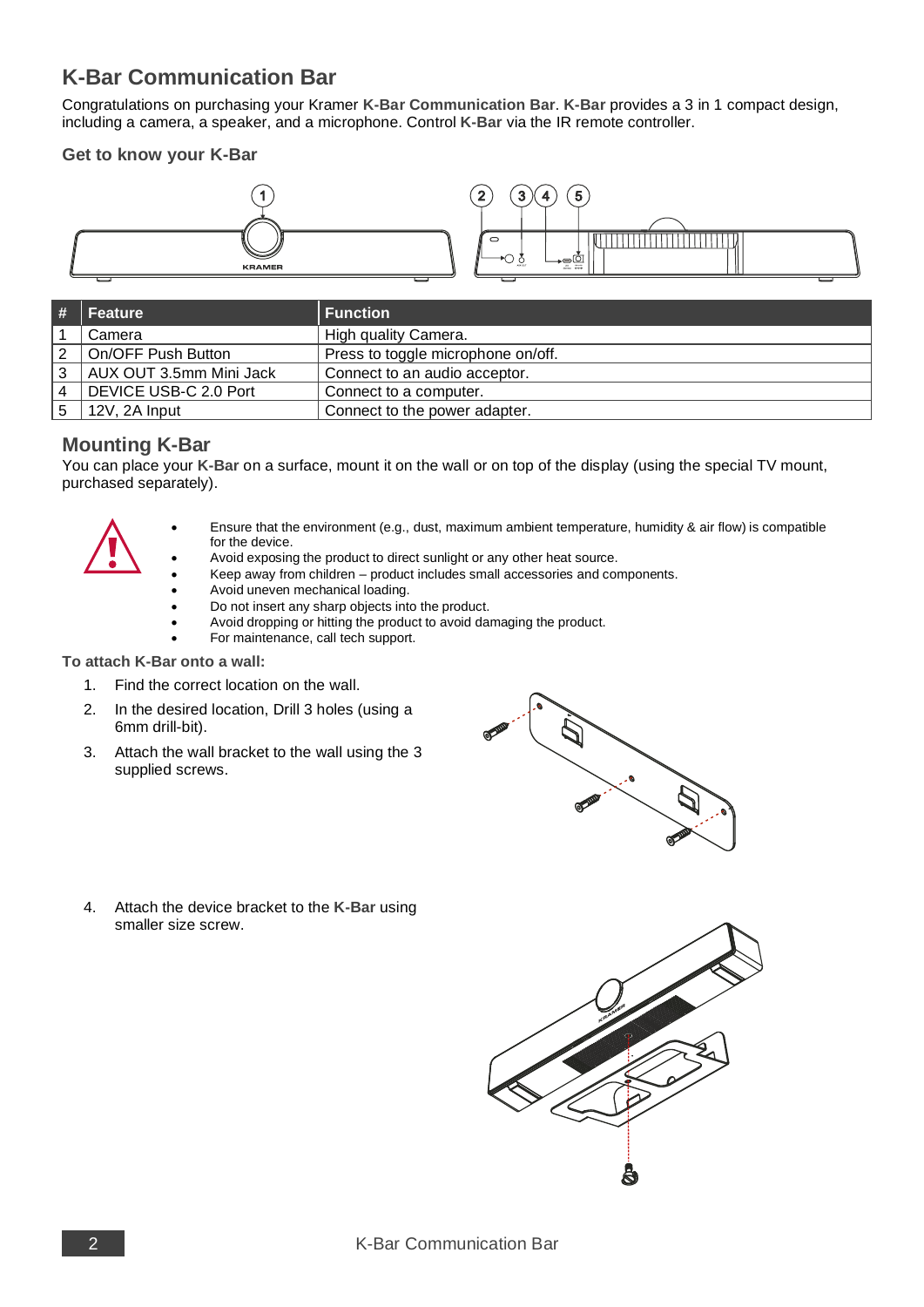5. Slide the fixed device bracket onto the wall bracket.



#### **Connecting the K-Bar**

Always switch OFF the power on each device before connecting it to your **K-Bar**.



Connect the power cord to the **K-Bar** and plug it into the mains electricity.



Safety Instructions (Se[e www.kramerav.com](http://www.kramerav.com/) for updated safety information) **Caution:**

• There are no operator serviceable parts inside the unit.



- Use only the power cord that is supplied with the unit.
- Disconnect the power and unplug the unit from the wall before installing.
- Do not open the unit. High voltages can cause electrical shock! Servicing by qualified personnel only.
- To ensure continuous risk protection, replace fuses only according to the rating specified on the product label which located on the bottom of the unit.